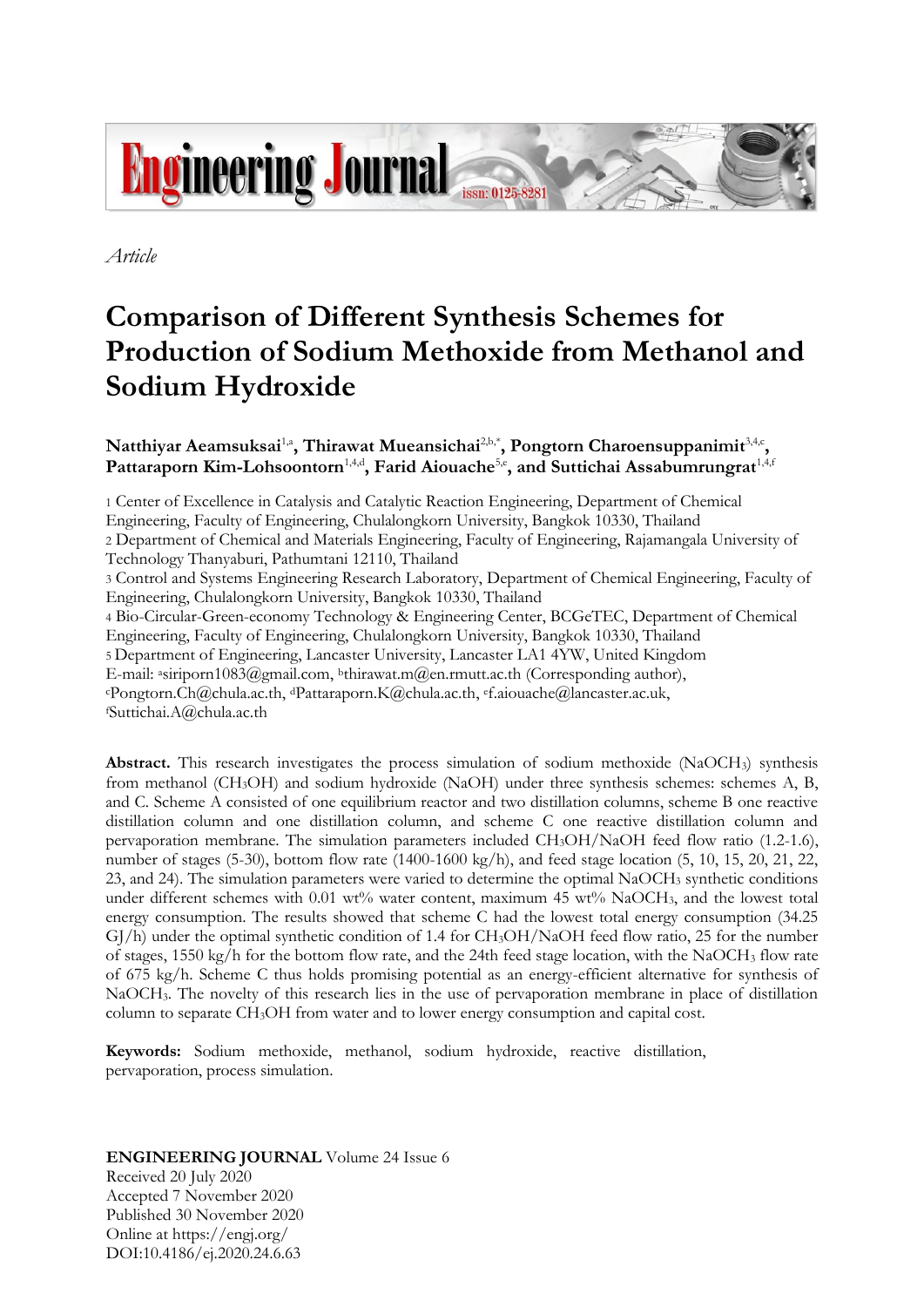## **1. Introduction**

Sodium methoxide (NaOCH<sub>3</sub>) is a high-performance alkoxide catalyst that is primarily used in the biodiesel production from waste cooking oil [1], waste chicken fat [2], palm oil [3], canola oil [4], as an intermediary in 1Gbiodiesel [5], and enzymatic saccharification enhancer [6].

In biodiesel production, 25-30 wt% NaOCH<sub>3</sub> in methanol (CH3OH) is used as homogeneous catalyst for transesterification reaction  $[7]$ . NaOCH<sub>3</sub> is a more effective alternative to alkaline metal hydroxides to improve the yield and purity of biodiesel [1]. Existing NaOCH<sup>3</sup> synthesis technologies include the reactordistillation-distillation system [8, 9] and reactive distillation-distillation scheme [10-12]. Sodium hydroxide (NaOH) is commonly used as the precursor for industrial-scale production of NaOCH<sup>3</sup> due to low cost and low toxicity.

In [13], reactive distillation was used to enhance dimethyl carbonate synthesis. The reactive distillation was also used to convert vegetable oil into biodiesel [14, 15]. In [7], different NaOCH<sub>3</sub> synthetic strategies, including reactive distillation, were investigated and results compared [7].

The final stage of NaOCH<sub>3</sub> synthesis involves separating CH3OH from water. The distillation technology is commonly utilized to separate between water and the raw material (CH<sub>3</sub>OH) which is recycled to the synthetic system. The construction of a distillation column requires substantial financial investments. As a result, pervaporation technology was proposed to separate the material from water [16-20].

In [16], pervaporation was used to esterify organic acids and improve the conversion of the reactants. In [17], the reactive distillation augmented with pervaporation was used to synthesize ethyl tert-butyl ether (ETBE) from ethanol and tert-butyl alcohol. The pervaporation efficiently removed water from the bottom product, enhancing the fraction of ETBE in the top product. In [18], the reactive distillation integrated with zeolite NaA membrane-based pervaporation was utilized to etherify tert-amyl alcohol into tert-amyl ethyl ether. The integrated scheme increased the tert-amyl ethyl ether yield by 10 %. The pervaporation was also used to separate bioethanol [19] and biodiesel-CH<sub>3</sub>OH mixture [20].

The reactor-distillation-distillation and reactive distillation-distillation technologies are commonly used in biodiesel production. However, the reactor-distillationdistillation technology suffers from limited equilibrium conversion which results in low single-pass conversion and high energy consumption (i.e., operating cost) due to high amounts of unreacted raw material (CH<sub>3</sub>OH), requiring multiple recycles. Meanwhile, the reactive distillation-distillation scheme predominantly suffers from high energy consumption due to high amounts of unreacted CH<sub>3</sub>OH.

As a result, this research proposes a novel reactive distillation-pervaporation technology which requires neither additional reactor nor second distillation column, resulting in lower capital cost. The proposed distillationpervaporation technology also reduces the amounts of unreacted CH3OH and multiple recycling, thereby lowering energy consumption.

Specifically, this research investigates the process simulation of NaOCH<sub>3</sub> synthesis from CH<sub>3</sub>OH and NaOH under three synthesis schemes: schemes A, B, and C. Scheme A consisted of one equilibrium reactor and two distillation columns, scheme B one reactive distillation column and one distillation column, and scheme C one reactive distillation column and pervaporation membrane. The simulation parameters included CH3OH/NaOH feed flow ratio (1.2, 1.3, 1.4, 1.5, 1.6), number of stages (5, 10, 15, 20, 25, 30), bottom flow rate (1400, 1450, 1500, 1550, 1600 kg/h), and feed stage location (5, 10, 15, 20, 21, 22, 23, and 24). The simulation parameters were varied to determine the optimal NaOCH<sup>3</sup> synthetic conditions under schemes A, B, and C, with  $0.01$  wt% water content, maximum  $45$  wt% NaOCH<sub>3</sub>, and lowest total energy consumption.

## **2. Modeling and Simulation**

Simulations were carried out by using ASPEN Plus to determine the optimal NaOCH<sup>3</sup> synthetic conditions that minimize the energy consumption of schemes A, B, and C, given 0.01 wt% water content and maximum 45 wt% NaOCH<sub>3</sub>.

## **2.1. Reaction Model**

NaOCH<sup>3</sup> is synthesized by reversible exothermic reaction which is expressed in Eq. (1).

$$
CH3OH + NaOH \leftrightarrow NaOCH3 + H2O
$$
 (1)

It is assumed that a hydroxide-methoxide ionic equilibrium (Eq.  $(2)$ ) is achieved once CH<sub>3</sub>OH and NaOH species are mixed [19].

$$
CH_3OH + OH \leftrightarrow CH_3O^+ + H_2O \tag{2}
$$

In terms of ion activities (a), the equilibrium constant of the hydroxide-methoxide ionic equilibrium (K) is expressed in Eq. (3).

$$
K = \frac{a(x)_{OCH_3^-} a(x)_{H_2O}}{a(x)_{CH_3OH} a(x)_{OH}}
$$
 (3)

The temperature-dependent equilibrium constant (K) is expressed in Eq. (4). Equation (4) was derived from the linear regression of the experimental data in [7, 21].

$$
\ln K = -4.374 + 1751/T \tag{4}
$$

where K is the chemical equilibrium constant and T is the system temperature in Kelvin. In Eq. (4), the equilibrium constant (K) decreases with increase in the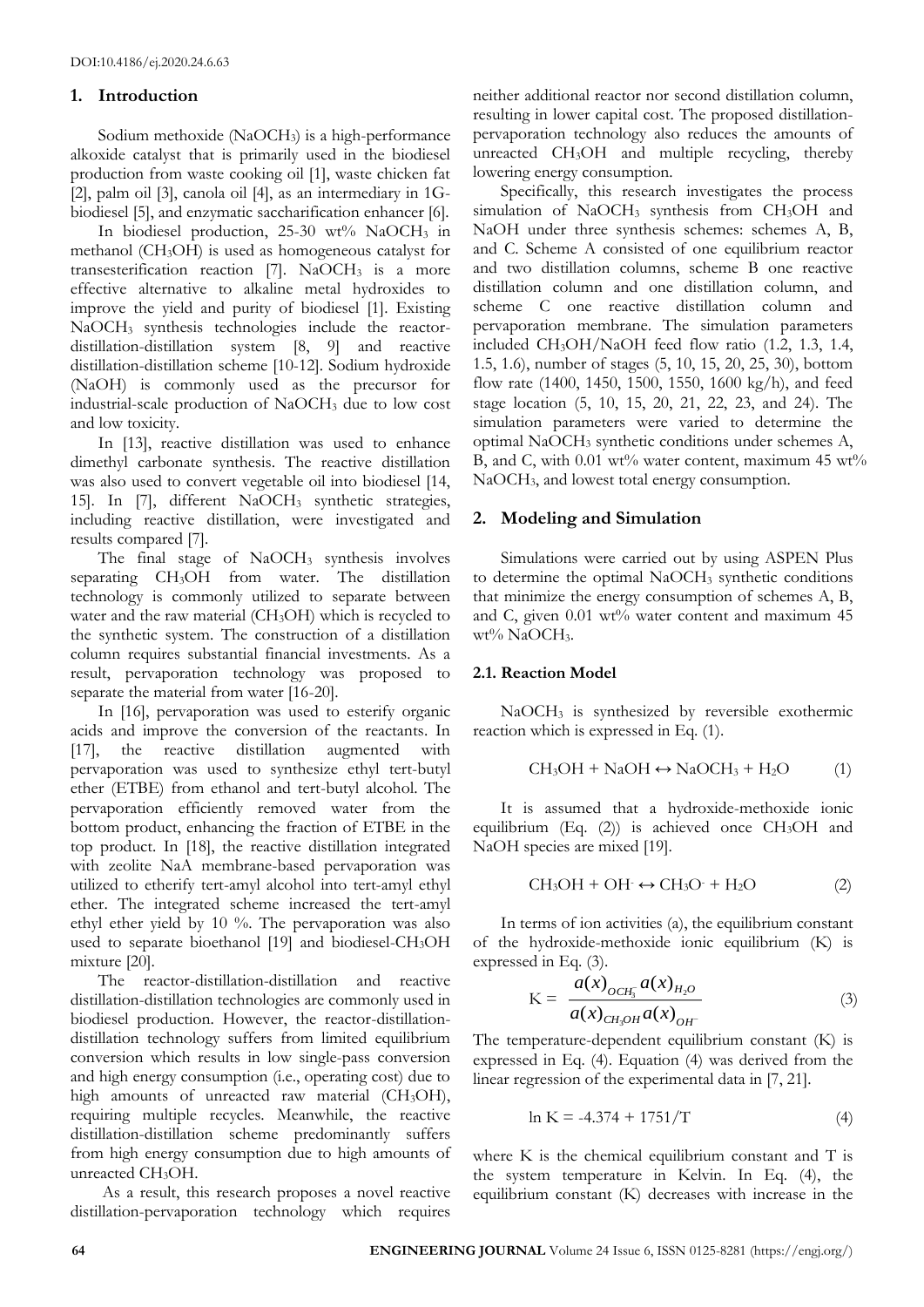system temperature due to the exothermicity of the reaction.

#### **2.2. Process Modeling**

The vapor-liquid equilibrium calculations under schemes A, B, and C were performed using the electrolyte non-random two-liquid with Redlich-Kwong equation of state (eNRTL-RK) model. The eNRTL-RK model is ideal for an electrolyte system for ionic species in asymmetric reference state [7, 22]. The eNRTL model can describe the interaction between electrolyte molecules in liquid phase, and the RK model is used to characterize the non-ideal behavior of vaporized molecules in gas phase. The interactions between water and CH<sub>3</sub>OH; and between water and NaOCH<sub>3</sub> were from the ASPEN Plus database, while the interaction between NaOCH<sub>3</sub> and CH<sub>3</sub>OH was from [7].

The MESH (material balance, vapor-liquid equilibrium equations, mole fraction summations, and heat balance) model was used to characterize the reactive distillation-pervaporation process (scheme C). In scheme  $C$ , the pervaporation unit was used to separate  $CH<sub>3</sub>OH$ from water using nonporous membrane and CH3OH was recycled into the system.

Table 1 tabulates the simulated  $NaOCH<sub>3</sub>$  synthesis schemes: schemes A, B, and C. Under schemes A, B, and C, the total pressure of the ordinary (RadFrac) and reactive distillation columns (RadFrac) was 1 atm, and the NaOH concentration in the NaOH feed stream was 50 wt% in aqueous solution with a flow rate of 999.5 kg/h. Given the assumptions, the NaOCH<sub>3</sub> flow rate was 675 kg/h (or 5.4 kt/y). The demand for the catalyst NaOCH<sup>3</sup> of a large-scale biodiesel production plant in Europe was  $300 \text{ kt/y}$ , suggesting the huge market potential for NaOCH<sub>3</sub> [23].

Under scheme C, the pervaporation membrane was of hydrophilic type. The membrane performance was determined by the permeate flux, separation factor, and pervaporation separation index. The membrane performance was affected by the membrane polymer arrangement, membrane porosity, interaction between permeate molecules and the membrane, and diffusion of the components [28]. Existing studies on pervaporation utilized the pervaporation technology in dehydration of organic mixture, azeotropic separation, and flavor recovery [24-27]. The permeate flux is defined by Eqs. (5) and (6) [24].

$$
J = J_i / \omega_{ip} \tag{5}
$$

$$
J_i = Q_i \Delta p_i \tag{6}
$$

where  $J$  is total permeate flux,  $J_i$  is the partial flux of component i,  $\omega_{\text{IP}}$  is the mass fraction in the permeate  $(kg/kg)$ ,  $Q_i$  is the permeance or pressure normalized flux [29], and  $\Delta p_i$  is the driving force expressed by partial pressure.

The separation factor  $(\alpha)$  of the membrane is calculated by Eq. (7), where y and x are permeate and feed composition [24].

$$
\alpha_{ab} = \frac{y_a/y_b}{x_a/x_b} \tag{7}
$$

Table 1. Simulated NaOCH<sub>3</sub> synthesis schemes.

|                               | Scheme A             | Scheme B              | Scheme C      |
|-------------------------------|----------------------|-----------------------|---------------|
| Prediction                    | ENRTI-               | ENRTL                 | ENRTL-RK +    |
| models                        | RK                   | RK                    | MESH          |
| Number of                     | 3 units              | 2 units               | 2 units       |
| operating units               |                      |                       |               |
| Reaction                      | REQUIL               | RadFracb              | RadFracb      |
| reactor                       |                      |                       |               |
| NaOCH <sub>3</sub>            | RadFrac <sup>a</sup> | RadFracb              | RadFracb      |
| separator                     |                      |                       |               |
| CH <sub>3</sub> OH            | RadFrac <sup>a</sup> | RadFrac <sup>a</sup>  | Pervaporation |
| separator                     |                      |                       | membrane      |
| $\mathbf{I}$<br>$\sim$ $\sim$ | $\cdot$<br>$\cdot$   | $-11$<br>$\mathbf{I}$ |               |

Note: <sup>a</sup> denotes the ordinary distillation column, and <sup>b</sup> denotes the reactive distillation column.

Scheme A consisted of an equilibrium reactor and two distillation columns for separation of NaOCH<sup>3</sup> and CH3OH.

Scheme B consisted of one reactive distillation column and one ordinary distillation column.

Scheme C consisted of one reactive distillation column and one pervaporation.

The pervaporation separation index (PSI) is expressed by Eq. (8) [24].

$$
PSI = J \cdot \alpha \tag{8}
$$

The permeate flux, separation factor and PSI of scheme C were based on [24], and the results were validated by ASPEN Plus prior to use.

#### **3. Results and Discussion**

#### **3.1. Simulation Results under Scheme A**

Figure 1 illustrates the schematic of scheme A, and Table 2 tabulates the initial operating condition of feed and distillation column (DIST-2) of scheme A. The optimal CH3OH/NaOH feed flow ratio in S-505 that maximized the NaOCH<sup>3</sup> yield was determined by varying the feed flow ratio between 1, 1.5, 2, 2.5, 3, 3.5, and 4, given the DIST-1 reflux ratio of 0.001 [7].



Fig. 1. The schematic of  $NaOCH<sub>3</sub>$  synthesis under scheme A.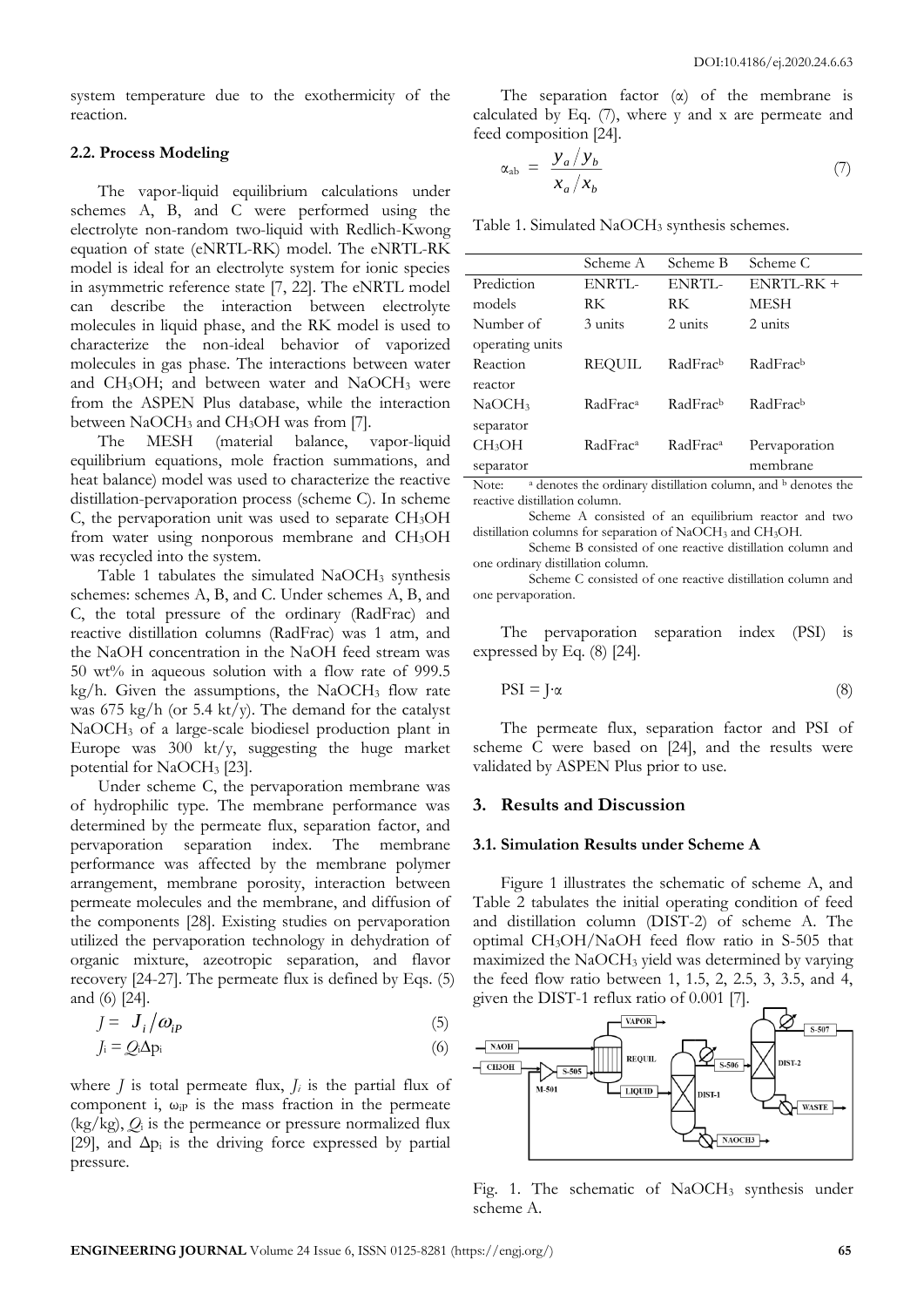Table 2. Initial operating condition of feed and distillation column (DIST-2) of NaOCH<sub>3</sub> synthesis under scheme A.

| Parameters                                       | <b>Values</b> |
|--------------------------------------------------|---------------|
| Pressure (atm)                                   | 1             |
| Temperature of reactor (°C)                      | 55            |
| NaOH solution feed rate $(kg/h)$                 | 999.5         |
| NaOH solution feed temperature (°C)              | 30            |
| $CH3OH$ make-up feed temperature ( $^{\circ}C$ ) | 30            |
|                                                  |               |
| DIST-2                                           |               |
| Pressure (atm)                                   | 1             |
| Theoretical number of stages                     | 34            |
| Condenser                                        | Partial-vapor |
| Distillate to feed ratio                         | 0.7841        |
| Reflux ratio                                     | 0.8495        |
| Feed stage location                              | 24            |

Figure 2 shows the effect of CH3OH/NaOH feed flow ratio on the composition of product (water, CH3OH, and NaOCH3) and the reboiler duty of scheme A, given the reflux ratio of 0.001. The results revealed that increased CH3OH/NaOH feed flow ratio had no effect on the NaOCH<sup>3</sup> yield but improved the purity of NaOCH<sup>3</sup> as the water content decreased. The reboiler duty was positively correlated with the CH3OH/NaOH feed flow ratio.

Figure 3 (a) illustrates the effect of CH3OH/NaOH feed flow ratio on the water content under variable reflux ratios (R) of the first distillation column (DIST-1) of scheme A ( $R = 0.001$ , 0.1 0.4, and 0.8). The higher the reflux ratio, the higher the water content in the product. The finding was attributable to the non-vaporization of NaOCH<sub>3</sub> salt, unlike water and CH<sub>3</sub>OH. The lowest water content in the product was achieved under CH3OH/NaOH feed flow ratio of 4 (Fig. 3 (a)). Figure 3 (b) shows the effect of reflux ratio on water content, given the CH3OH/NaOH feed flow ratio of 4. The lowest water content was realized under the reflux ratio of 0.001, given the CH3OH/NaOH feed flow ratio of 4.

Given the reflux ratio (R) of 0.001, DIST-1 of scheme A was operated without condenser to minimize water contamination in NaOCH<sub>3</sub>. The water content in  $NaOCH<sub>3</sub>$  should not exceed 0.1 wt% to avoid reversible reaction [10]. The water content was below  $0.1$  wt% at the CH3OH/NaOH feed flow ratio of 4 and reflux ratio of 0.001 (Figs. 3 (a)-(b)), with the energy consumption of 2229.37 GJ/h (Fig. 2). Table 3 presents the optimal feed condition of NaOCH<sup>3</sup> synthesis under scheme A.

#### **3.2. Simulation Results under Scheme B**

The feed and product conditions of the reactive distillation column (D-501) and distillation column (D-502) under scheme B were based on [10]. The values were validated by ASPEN Plus and results tabulated Table 4.

Figure 4 illustrates the schematic of NaOCH<sup>3</sup> synthesis under scheme B. Under scheme B, 27 g/h of

50 wt% NaOH in aqueous solution (stream 504) was fed at 1 atm and 75 ˚C into the upper section of the reactive distillation column (D-501). Meanwhile, 54 g/h of CH3OH at 1 atm and 30 ˚C mixed with recycled CH3OH (478 g/h; stream 507) was fed at 1 atm and 61  $\degree$ C (stream 505) into the lower section of D-501.



Fig. 2. Effect of CH3OH/NaOH feed flow ratio on the composition of product and reboiler duty of scheme A, given the reflux ratio of 0.001.



Fig. 3. Water content in the product under scheme A: a) effect of CH3OH/NaOH feed flow ratio given variable reflux ratios (R), b) effect of reflux ratio given the CH3OH/NaOH feed flow ratio of 4.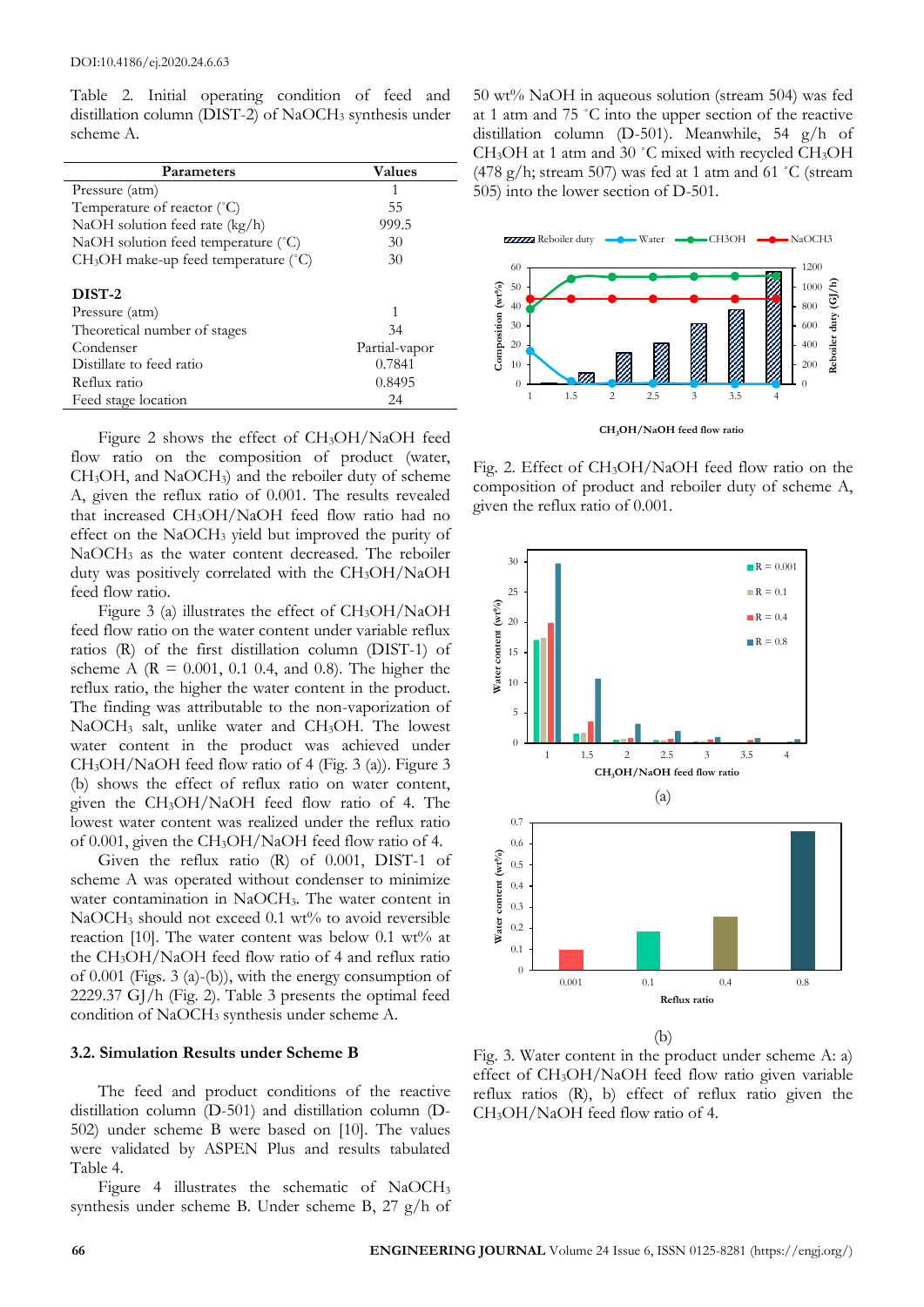| Table 3. The optimal feed condition of NaOCH <sub>3</sub> |               |
|-----------------------------------------------------------|---------------|
| synthesis under scheme A.                                 |               |
| <b>Parameters</b>                                         | <b>Values</b> |
| NaOH solution feed rate (kg/h)                            | 999.5         |
|                                                           | $\cdots$      |

| $CH3OH$ make-up feed rate (kg/h) | 4,000                |
|----------------------------------|----------------------|
| $NaOCH3$ flow rate (kg/h)        | 675                  |
|                                  | $(43.55 \text{ wt})$ |
| DIST-1                           |                      |
| Pressure (atm)                   | 1                    |
| Theoretical number of stages     | 15                   |
| Condenser                        | Partial-vapor        |
| Reflux ratio                     | 0.001                |
| Bottom flow rate (kg/h)          | 1,550                |
| Feed stage location              | 14                   |
| Energy consumption $(GJ/h)$      | 2,229.37             |



Fig. 4 The schematic of NaOCH<sub>3</sub> synthesis under scheme B.

D-501 was operated at 1 atm without condenser to minimize water contamination. The distillate from D-501 (top product) was fed into the ordinary distillation column (D-502) via stream 506 to separate  $CH<sub>3</sub>OH$  from water. The separated CH<sub>3</sub>OH (top product of D-502) was recycled via stream 507 [10]. The bottom product of D-501 was NaOCH<sub>3</sub>.

The simulated reflux ratio, total number of stages, and feed stage location of D-502 were 1.3, 29, and 25th stage, respectively, given 1 atm pressure. As a result, the simulated total number of stages of D-501 was 20, consistent with [10].

Table 4 tabulates the simulated feed and product conditions of D-501 and D-502 under scheme B. The simulation results were consistent with [10], with discrepancies between the water content in the distillate of D-502 (30 ppm for [10] and 4.1 ppm for the simulation) and the CH<sub>3</sub>OH content in the bottom product of D-502 (1 for  $[10]$  and 0.2 wt% for the simulation). The water content was below the  $0.1 \text{ wt\%}$ threshold, indicating no reversible reaction.

Under scheme B, the simulation parameters were varied to determine the optimal  $NaOCH<sub>3</sub>$  synthetic condition with  $0.01$  wt% water content, maximum  $45$  wt% NaOCH3, and lowest energy consumption. The simulation parameters were  $CH<sub>3</sub>OH/NaOH$  feed flow ratio, number of stages, bottom flow rate, and feed stage location. The CH3OH/NaOH feed flow ratio was varied

between 1.2, 1.3, 1.4, 1.5, and 1.6; the number of stages between 5, 10, 15, 20, 25, and 30; the bottom flow rate between 1400, 1450, 1500, 1550, and 1650 kg/h; the feed stage location between 5, 10, 15, 20, 21, 22, 23, and 24. Table 5 tabulates the initial operating condition of feed and distillation column (D-502) under scheme B. Under this scheme (Fig. 4), the  $CH<sub>3</sub>OH$  feed flow rate (stream 505) was varied, given the NaOH feed flow rate (50 wt% aqueous solution) of 999.5 kg/h (stream 504). The operating condition of D-502, given 1 atm pressure, was of 0.6456 for the reflux ratio, 0.8471 for the distillate-tomass feed ratio, 30 for the total number of stages, and 20th stage for the feed location, NaOH solution feed temperature of 75 ˚C, and CH3OH make-up feed temperature of 30 ˚C.

Figures 5 (a)-(f) illustrate the effect of number of stages (5-30) and bottom flow rate  $(1400-1600 \text{ kg/h})$  of D-501 of scheme B on the concentrations of NaOCH<sub>3</sub> and water, given the CH3OH/NaOH feed flow ratio of  $1.2 - 1.6$ . In Fig. 5 (a), the number of stages and the  $CH<sub>3</sub>OH/NaOH$  feed flow ratio (1.2 – 1.6) had no effect on the yield of NaOCH3. However, the bottom flow rate was inversely correlated with the NaOCH<sub>3</sub> concentration. To maintain NaOCH<sup>3</sup> in liquid phase, the maximum concentration of NaOCH<sub>3</sub> in the product was 45 wt% [8]. In Fig.  $5(a)$ , the maximum NaOCH<sub>3</sub> concentration was reached under the bottom flow rate of 1550 kg/h.

Figures 5 (b)-(f) show the effect of number of stages (5-30) and bottom flow rate (1400-1600 kg/h) of D-501 of scheme B on the water content, given the CH3OH/NaOH feed flow ratios of 1.2, 1.3, 1.4, 1.5, and 1.6. Overall, the water content increased with increase in the bottom flow rate. In addition, the water content in NaOCH3 should be lower than 0.1 wt% to minimize the reversible reaction [9].

In Figs. 5 (b)-(c), the water content exceeded 0.1 wt%, rendering the CH<sub>3</sub>OH/NaOH feed flow ratios of 1.2 and 1.3 non-ideal. In Figs. 5 (d)-(f), the water content was below 0.1 wt%, given the  $CH<sub>3</sub>OH/NaOH$  feed flow ratios of 1.4, 1.5, and 1.6 and the bottom flow rates between 1500-1600 kg/h. In this research, the CH3OH/NaOH feed flow ratio of 1.4 was adopted for scheme B due to the least CH<sub>3</sub>OH required.

Figures 6 (a)-(e) show the effect of number of stages  $(5-30)$  and bottom flow rate  $(1400-1600 \text{ kg/h})$  on total energy consumption of scheme B, given the  $CH<sub>3</sub>OH/NaOH$  feed flow ratios of 1.2, 1.3, 1.4, 1.5, and 1.6. The energy consumption of D-501 (solid bar) and D-502 (shaded bar) decreased as the bottom flow rate increased.

Under scheme B, given the desirable end-product with 0.01 wt% water content and maximum 45 wt% NaOCH3, the lowest total energy consumption of 35.13 GJ/h was achieved under the bottom flow rate of 1550  $kg/h$ , CH<sub>3</sub>OH/NaOH feed flow ratio of 1.4, and the number of stages of 25 for D-501 and D-502.

In Fig. 7, given the bottom flow rate of 1550 kg/h, CH3OH/NaOH feed flow ratio of 1.4, and the number of stages of 25 for D-501, the 24th feed stage location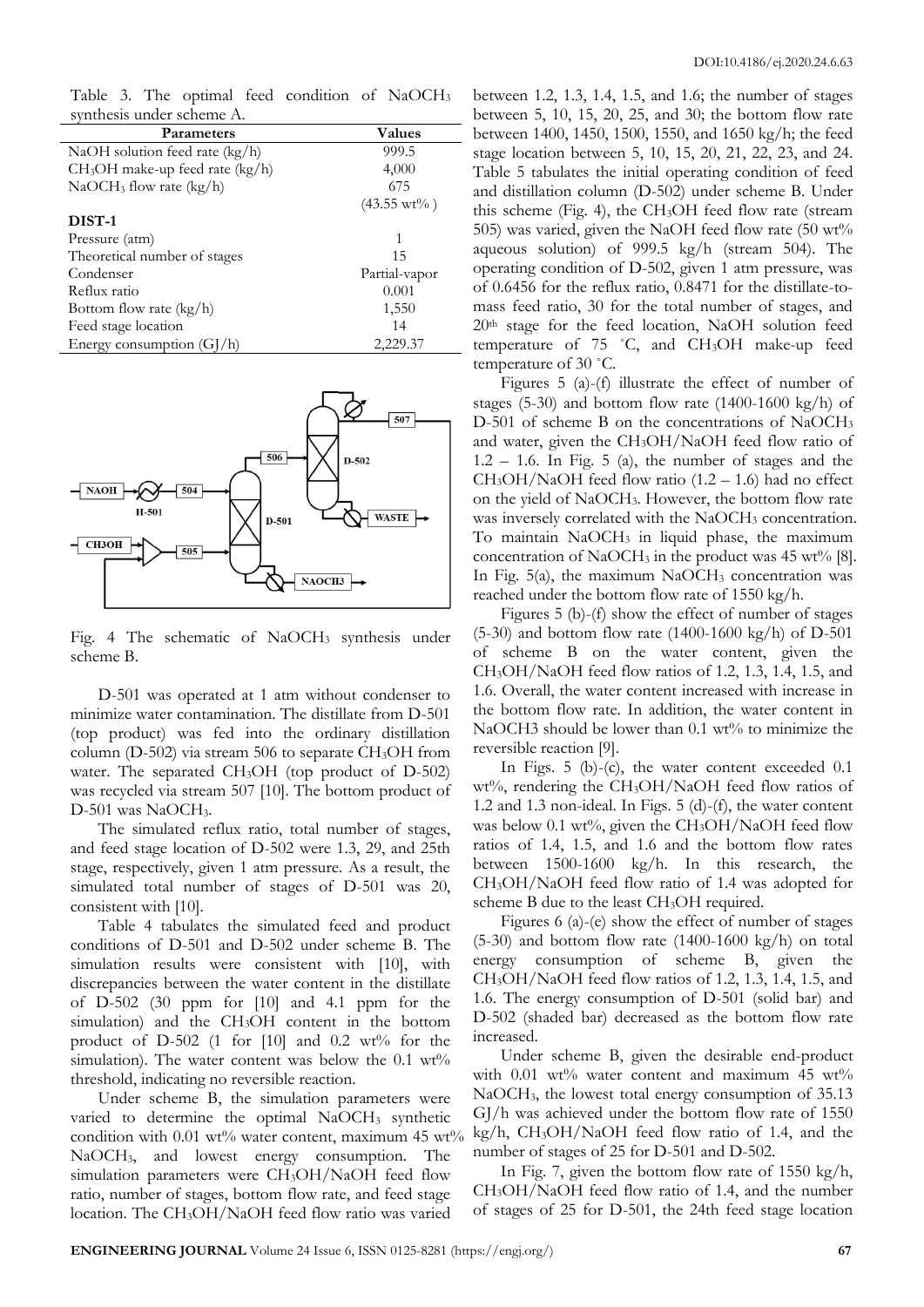exhibited the water content less than 0.1 wt%. Table 6 summarizes the optimal feed and product conditions of NaOCH<sup>3</sup> synthesis under scheme B.

Table 4. The simulated feed and product conditions of D-501 and D-502 under scheme B in comparison with [10].

| <b>Results</b>             | Pilot plant | Simulation | Error        |
|----------------------------|-------------|------------|--------------|
|                            | data[10]    | results    | $(^{0}_{0})$ |
| $D-501$                    |             |            |              |
| Distillate                 | 75          | 75.4       | 0.53         |
| temperature (°C)           |             |            |              |
| Distillate mass            | 498         | 498        | 0.00         |
| flow $(g/h)$               |             |            |              |
| Product mass               | 61          | 61         | 0.00         |
| flow $(g/h)$               |             |            |              |
| CH <sub>3</sub> OH feed    | 61          | 61         | 0.00         |
| temperature (°C)           |             |            |              |
| CH <sub>3</sub> OH feed    | 532         | 532.4      | 0.08         |
| mass flow rate             |             |            |              |
| (g/h)                      |             |            |              |
| Water content in           | 60          | 24         | 60.00        |
| product (ppm)              |             |            |              |
| $CH3OH$ in                 | 70          | 70         | 0.00         |
| product (wt.%)             |             |            |              |
| $NaOCH3$ in                | 30          | 30         | 0.00         |
| product (wt.%)             |             |            |              |
|                            |             |            |              |
| $D-502$                    |             |            |              |
| Distillate mass            | 478         | 478        | 0.00         |
| flow $(g/h)$               |             |            |              |
| Bottom mass                | 20          | 20         | 0.00         |
| flow $(g/h)$               |             |            |              |
| Water content in           | 30          | 4.1        | 86.33        |
| distillate (ppm)           |             |            |              |
| CH <sub>3</sub> OH content | 1           | 0.2        | 80.00        |
| in bottom $(wt.^{9}/_{0})$ |             |            |              |

Table 5. Initial operating condition of feed and distillation column  $(D-502)$  of NaOCH<sub>3</sub> synthesis under scheme B.

| <b>Parameters</b>                                | Values   |
|--------------------------------------------------|----------|
| Pressure of process (atm)                        | 1        |
| NaOH solution feed flow rate (kg/h)              | 999.5    |
| NaOH solution feed temperature (°C)              | 75       |
| CH <sub>3</sub> OH make-up feed temperature (°C) | 30       |
|                                                  |          |
| $D-502$                                          |          |
| theoretical stages                               | 30       |
| Condenser                                        | Partial- |
|                                                  | vapor    |
| Distillate to feed ratio                         | 0.8471   |
| Reflux ratio                                     | 0.6456   |
| Feed stage location                              | 20       |





l,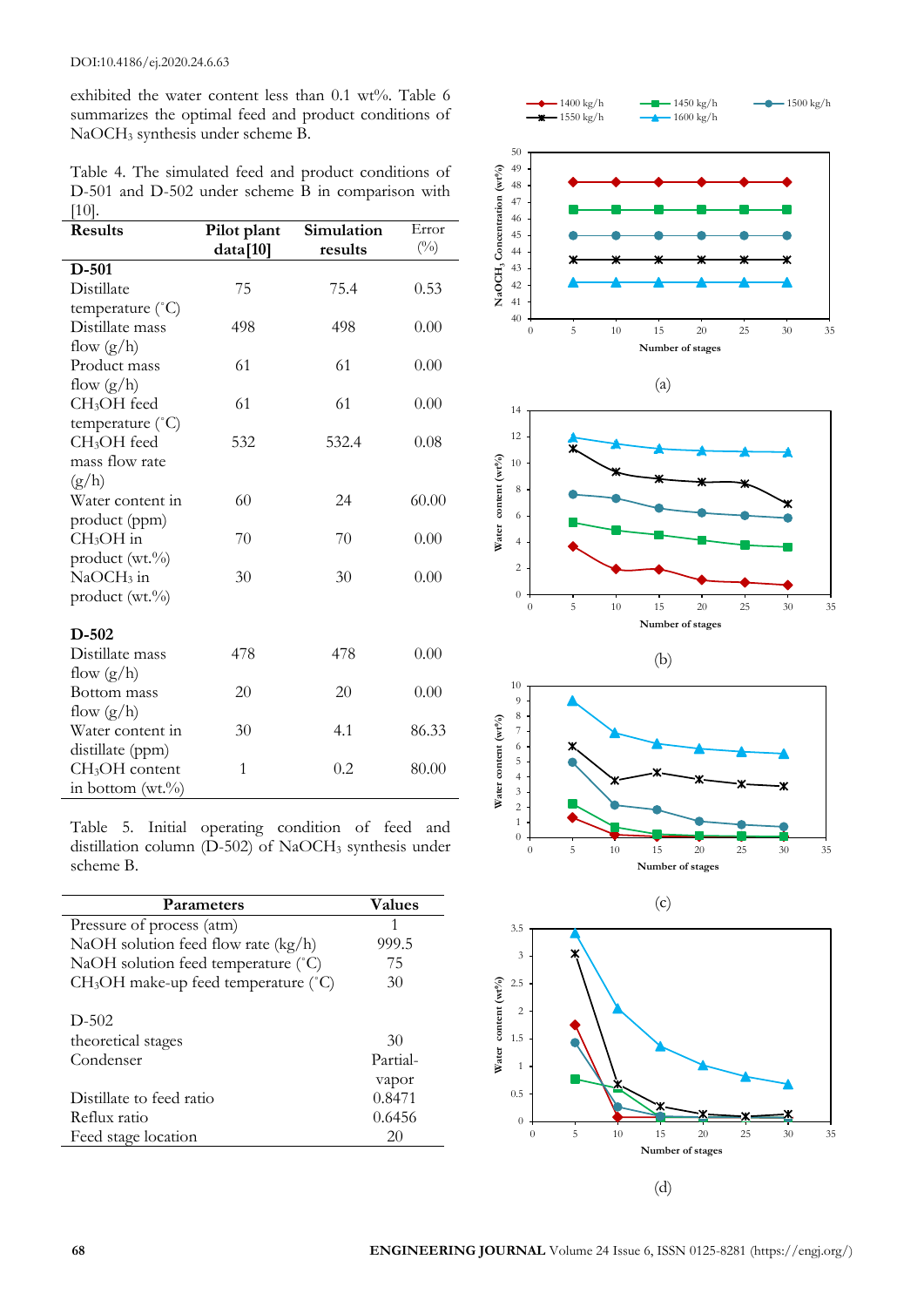



Fig. 5. The effect of number of stages and bottom flow rate (1400-1600 kg/h) of D-501 of scheme B on the concentration of: (a) NaOCH<sub>3</sub> (CH<sub>3</sub>OH/NaOH ratio = 1.2 – 1.6), (b) water (CH<sub>3</sub>OH/NaOH ratio = 1.2), (c) water (  $CH<sub>3</sub>OH/NaOH$  ratio = 1.3), (d) water  $(CH<sub>3</sub>OH/NaOH ratio = 1.4)$ , (e) water  $(CH<sub>3</sub>OH/NaOH$ ratio = 1.5), (f) water (CH<sub>3</sub>OH/NaOH ratio = 1.6)).

|  |                                    |  | Table 6. The optimal feed and product conditions of |  |
|--|------------------------------------|--|-----------------------------------------------------|--|
|  | $NaOCH3$ synthesis under scheme B. |  |                                                     |  |

| Parameters                          | Values                  |
|-------------------------------------|-------------------------|
| NaOH solution feed flow rate (kg/h) | 999.5                   |
| $CH3OH$ make-up feed rate (kg/h)    | 1,400                   |
| $NaOCH3$ production (kg/h)          | 675                     |
|                                     | $(43.55 \text{ wt.})$ % |
| $D-501$                             |                         |
| pressure (atm)                      | 1                       |
| theoretical stages                  | 25                      |
| Condenser                           | No condenser            |
| Bottom rate $(kg/h)$                | 1,550                   |
| Feed stage location                 | 1 (NaOH),               |
|                                     | 24 (CH <sub>3</sub> OH) |
| Energy consumption (G)              | 35.13                   |
|                                     |                         |

l,



(d)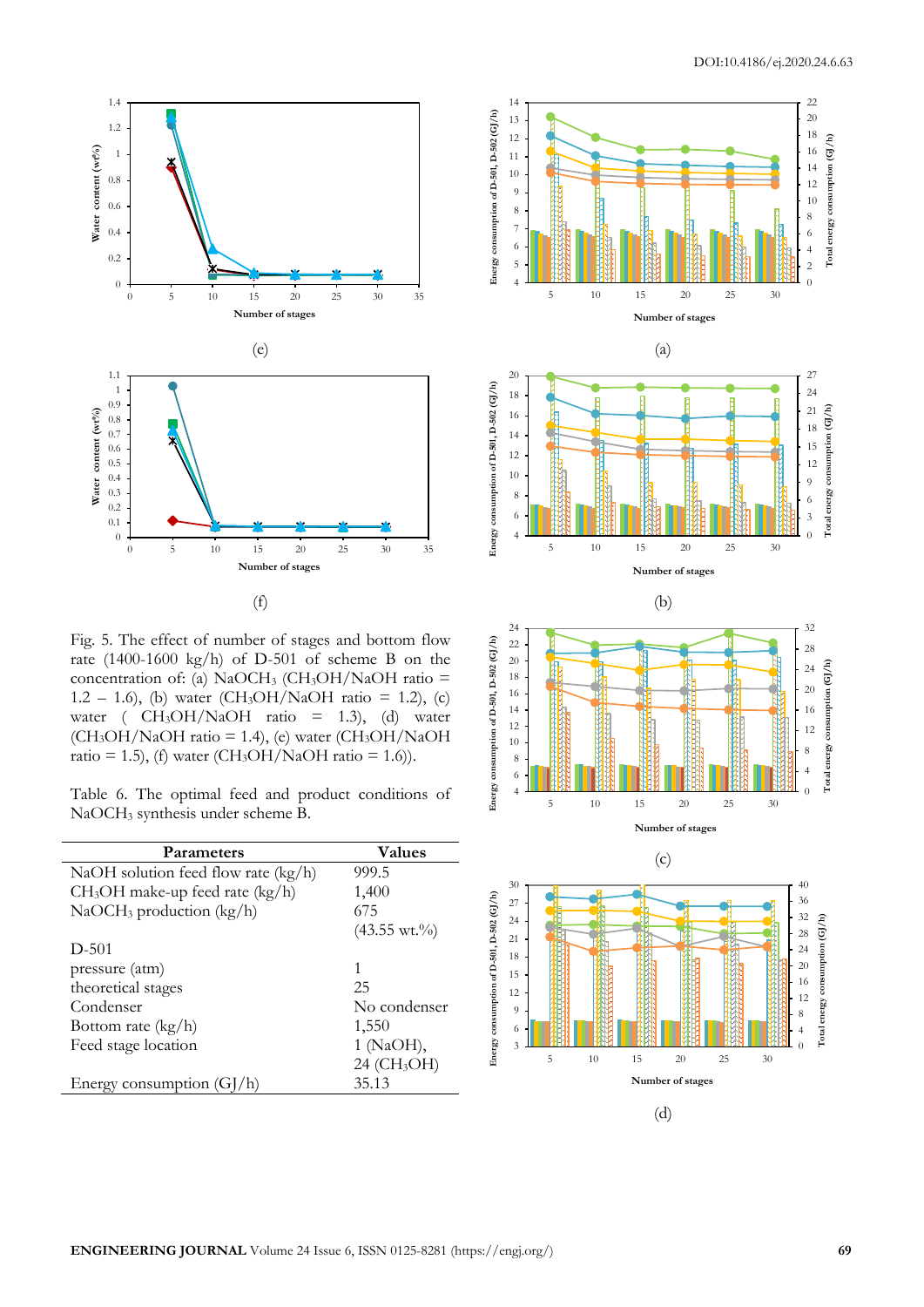

Fig. 6. The effect of number of stages (5-30) and bottom flow rate (1400-1600 kg/h) on the energy consumption of scheme B under CH3OH/NaOH feed flow ratio of: (a) 1.2, (b) 1.3, (c) 1.4, (d) 1.5, (e) 1.6.



Fig. 7. The effect of CH3OH feed stage location of D-501 of scheme B on water content, given CH3OH/NaOH feed flow ratio of 1.4, bottom flow rate of 1,550 kg/h and the number of stage is 25.

## **3.3 Simulation Results under Scheme C**

Figure 8 illustrates the schematic of NaOCH<sub>3</sub> synthesis under Scheme C, and Table 7 tabulates the initial operating conditions of feed and pervaporation membrane (PERVAP) of NaOCH<sub>3</sub> synthesis. The pervaporation membrane to separate CH3OH from water was of A-type zeolite membrane due to high permeate flux, separation factor, and PSI [26].

Figure 9 illustrates the effect of number of stages (5- 30) and bottom flow rate (1400-1600 kg/h) on NaOCH<sup>3</sup> concentration of D-501 under scheme C, given  $CH<sub>3</sub>OH/NaOH$  feed flow ratios of 1.2, 1.3, 1.4, 1.5, and 1.6. The NaOCH<sup>3</sup> concentration was independent of the number of stages and CH<sub>3</sub>OH/NaOH feed flow ratio. Meanwhile, the  $NaOCH<sub>3</sub>$  concentration was inversely correlated with the bottom flow rate. To maintain NaOCH<sup>3</sup> in liquid phase, the maximum concentration of NaOCH<sub>3</sub> was 45 wt%. In Fig. 9, the NaOCH<sub>3</sub> concentrations exceeded the 45 wt% maximum threshold under the bottom flow rates of 1400 and 1450 kg/h. The NaOCH<sup>3</sup> concentrations were below the maximum threshold for the bottom flow rates of 1500, 1550, and 1600 kg/h.

Figures 10 (a)-(b) depict the effect of number of stages (5-30) and bottom flow rate (1400-1600 kg/h) of D-501 under scheme C on the water content and energy consumption, given CH3OH/NaOH feed flow ratio of 1.2. Given  $0.01 \text{ wt}$ % water content and maximum 45 wt% NaOCH<sub>3</sub>, the CH<sub>3</sub>OH/NaOH feed flow ratio of 1.2 was non-ideal.



Fig. 8. The schematic of NaOCH<sub>3</sub> synthesis under scheme C.

Table 7 Initial operating conditions of feed and pervaporation membrane (PERVAP) of NaOCH<sup>3</sup> synthesis under scheme C.

| <b>Parameters</b>                                | Values         |
|--------------------------------------------------|----------------|
| Pressure (atm)                                   |                |
| NaOH solution feed flow rate (kg/h)              | 999.5          |
| NaOH solution feed temperature (°C)              | 75             |
| CH <sub>3</sub> OH make-up feed temperature (°C) | 30             |
| Type of membrane                                 | A-type zeolite |
| Membrane area (m <sup>2</sup> )                  | 3.76           |
| Temperature of pervaporation (°C)                | 65             |



Fig. 9. The effect of number of stages (5-30) and bottom flow rate  $(1400-1600 \text{ kg/h})$  on NaOCH<sub>3</sub> concentration of D-501 under scheme C, given CH3OH/NaOH feed flow ratios of 1.2, 1.3, 1.4, 1.5, and 1.6.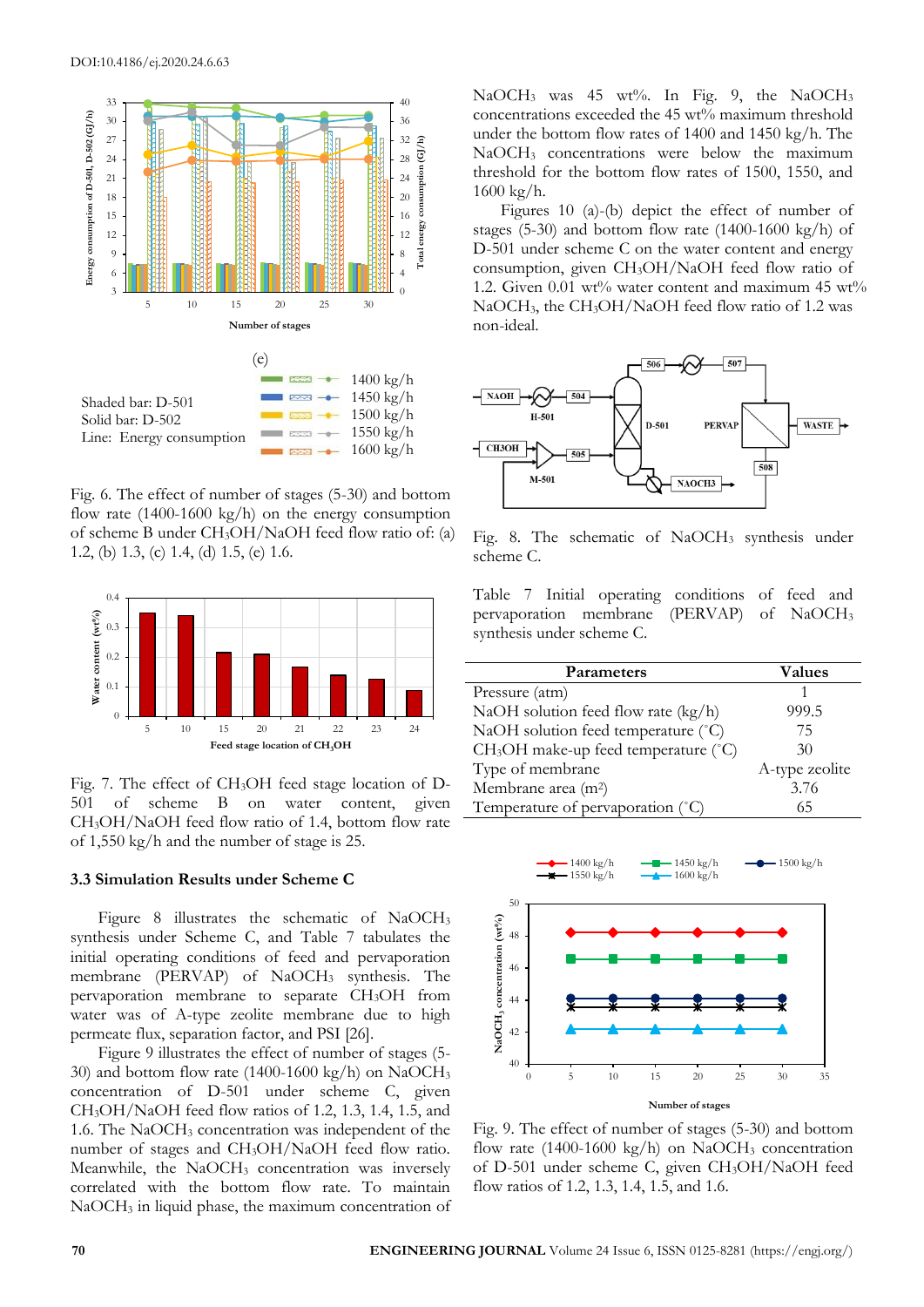

(b)

Fig. 10. The effect of number of stages (5-30) and bottom flow rate (1400-1600 kg/h) of D-501 under scheme C given CH<sub>3</sub>OH/NaOH feed flow ratio of 1.2: (a) water content, (b) energy consumption.

Figures 11 (a)-(b) show the effect of number of stages  $(5-30)$  and bottom flow rate  $(1400-1600 \text{ kg/h})$  of D-501 under scheme C on the water content and energy consumption, given CH3OH/NaOH feed flow ratio of 1.3. Likewise, the CH3OH/NaOH feed flow ratio of 1.3 was non-ideal, given 0.01 wt% water content and maximum 45 wt% NaOCH<sub>3</sub>.

Figures 12, 13, and 14 show the effect of number of stages (5-30) and bottom flow rate (1400-1600 kg/h) of D-501 under scheme C on the water content and energy consumption, given the CH3OH/NaOH feed flow ratios of 1.4, 1.5, and 1.6, respectively. Given  $0.01$  wt% water content and maximum 45 wt% NaOCH3, the lowest total energy consumption (34.25 GJ/h) of D-501 under scheme C was achieved under the CH3OH/NaOH feed flow ratio of 1.4, the bottom rate of 1550 kg/h, and the number of stages of 25 (Fig. 12 (b)).

The initial condition of pervaporation of scheme C was based on [24], and the values were validated by ASPEN Plus and the percentage errors tabulated Table 8. The simulation results and the reference were in good agreement despite small discrepancies of 0.01 % and 0.27 % for the separation factor and PSI.





(b)

Fig. 11. The effect of number of stages (5-30) and bottom flow rate (1400-1600 kg/h) of D-501 under scheme C given CH3OH/NaOH feed flow ratio of 1.3: (a) water content, (b) energy consumption.



Fig. 12. The effect of number of stages (5-30) and bottom flow rate (1400-1600 kg/h) of D-501 under scheme C given CH3OH/NaOH feed flow ratio of 1.4: (a) water content, (b) energy consumption.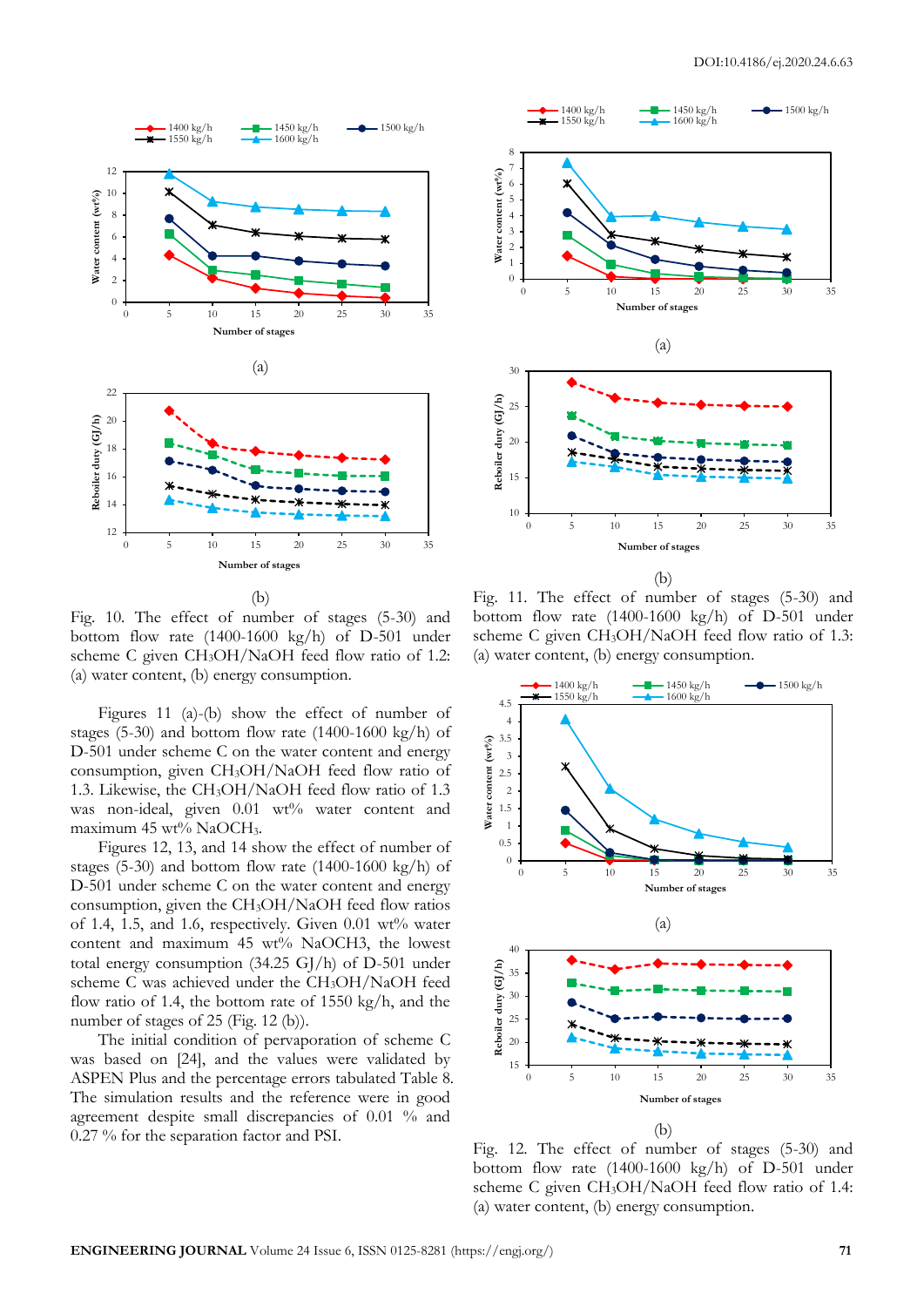

(b)

Fig. 13. The effect of number of stages (5-30) and bottom flow rate (1400-1600 kg/h) of D-501 under scheme C given CH<sub>3</sub>OH/NaOH feed flow ratio of 1.5: (a) water content, (b) energy consumption.



Fig. 14. The effect of number of stages (5-30) and bottom flow rate  $(1400-1600 \text{ kg/h})$  of D-501 under scheme C given CH<sub>3</sub>OH/NaOH feed flow ratio of 1.6: (a) water content, (b) energy consumption.

|  | Table 8. Comparison between the reference [24] and |  |  |  |  |
|--|----------------------------------------------------|--|--|--|--|
|  | validation results on the pervaporation membrane.  |  |  |  |  |

|                                        | Reference | Validation | Error $(\%$ |
|----------------------------------------|-----------|------------|-------------|
|                                        | data [24] | results    |             |
| Type of                                | A-type    | A-type     |             |
| membrane                               | zeolite   | zeolite    |             |
| Temperature of<br>feed $(°C)$          | 60        | 60         | $\theta$    |
| Permeate<br>pressure (mbar)            | 7         | 7          | $\theta$    |
| Membrane area<br>(cm <sup>2</sup> )    | 60        | 60         | 0           |
| Water feed<br>$(wt\%)$                 | 10.1      | 10         | 0.99        |
| Water permeate<br>$(wt\%)$             | 99.91     | 99.91      | $\theta$    |
| Permeate flux<br>(kg/m <sup>2</sup> h) | 0.46      | 0.46       | $\theta$    |
| Separation factor                      | 10000     | 9998.78    | 0.01        |
| PSI $(kg/m2h)$                         | 4599.54   | 4611.81    | 0.27        |

Under scheme C, given the CH3OH/NaOH feed flow ratio of 1.4, the bottom rate of 1550 kg/h, and the number of stages of 25 of D-501, the permeate flux was 2.68 x 10-3 kg/m2h, PSI was 26.75 kg/m2h, and the separation factor was 9991 (eq. (7)) since only one single pervaporation membrane was deployed in the scheme.

Figures 15 (a)-(e) illustrate the effect of number of stages (5-30) and bottom flow rate  $(1400-1600 \text{ kg/h})$  of D-501 of scheme C on the permeate flux of pervaporation membrane, given the CH3OH/NaOH feed flow ratios of 1.2, 1.3, 1.4, 1.5, and 1.6. The number of stages and bottom flow rate were positively correlated with the permeate flux. The permeate flux decreased under the CH<sub>3</sub>OH/NaOH feed flow ratios of 1.5 and 1.6. This could be attributed to lower water content as the CH3OH/NaOH feed flow ratio increased.

Figures 16 (a)-(e) illustrate the effect of number of stages (5-30) and bottom flow rate  $(1400-1600 \text{ kg/h})$  of D-501 of scheme C on PSI of pervaporation membrane, given the  $CH_3OH/NaOH$  feed flow ratios of 1.2, 1.3, 1.4, 1.5, and 1.6. The PSI was positively related to the permeate flux. Table 9 tabulates the optimal feed, D-501, and pervaporation conditions of NaOCH<sub>3</sub> synthesis under scheme C.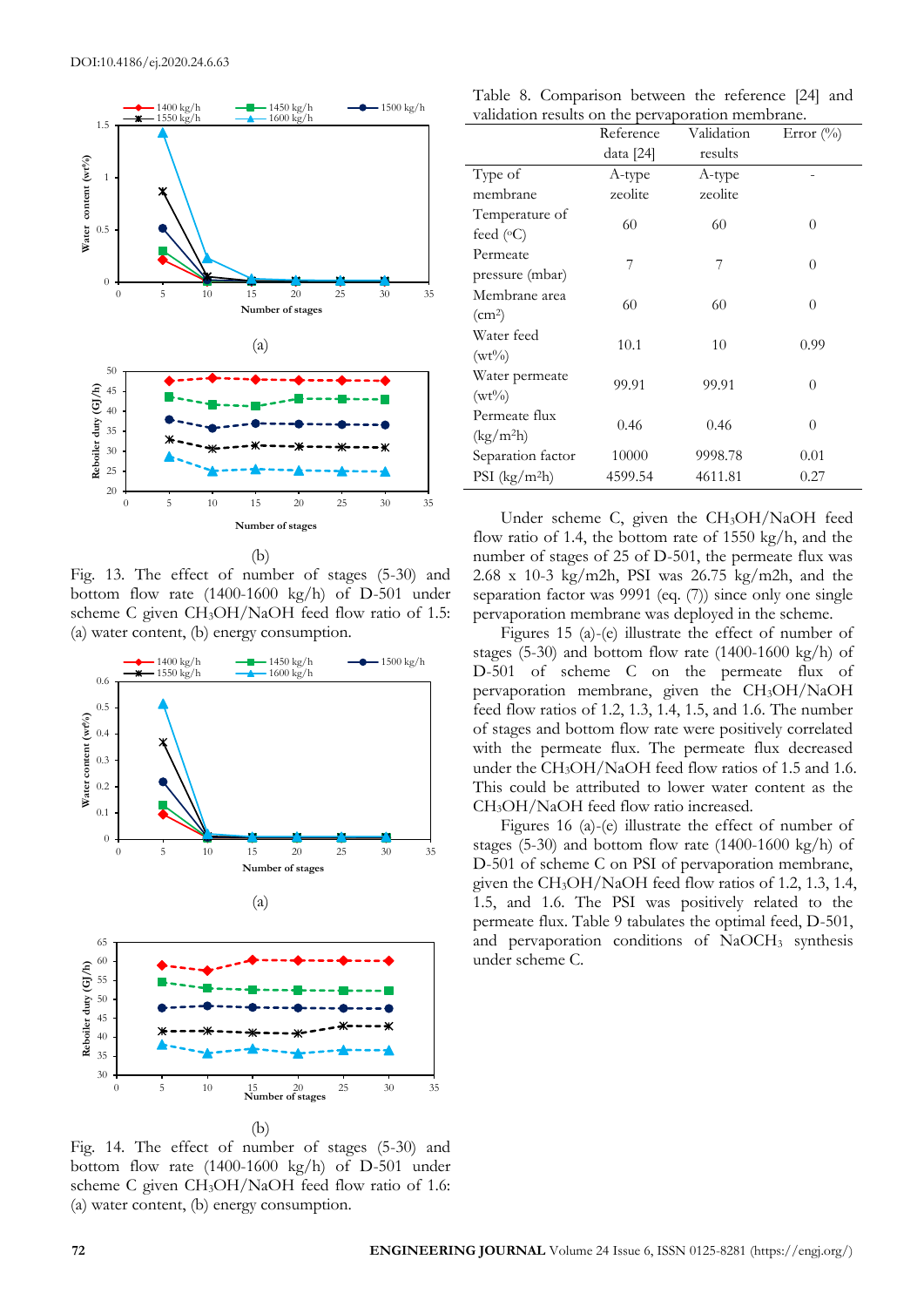





Fig. 15. Effect of number of stages (5-30) and bottom flow rate (1400-1600 kg/h) of D-501 of scheme C on the permeate flux of pervaporation membrane under CH3OH/NaOH feed flow ratio of: a) 1.2, b) 1.3, c) 1.4, d) 1.5, e) 1.6.

#### **3.4 Comparison between Synthetic Schemes**

Under scheme A, the optimal  $NaOCH<sub>3</sub>$  synthetic condition (with 0.01 wt% water content, maximum 45 wt% NaOCH<sup>3</sup> and lowest energy consumption) was of CH3OH/NaOH feed flow ratio of 4, the number of stages of 15, the bottom flow rate of 1550 kg/h, and the 14th feed stage location, with the NaOCH<sub>3</sub> flow rate of 675 kg/h. The total energy consumption under the optimal condition was 2229.37 GJ/h. The energy inefficiency was attributable to the reactor (Fig. 1).

The optimal NaOCH<sub>3</sub> synthesis condition under scheme B was of CH3OH/NaOH feed flow ratio of 1.4, the number of stages of 25, the bottom flow rate of 1550  $kg/h$ , and the 24th feed stage location, with the NaOCH<sub>3</sub> flow rate of 675 kg/h. The total energy consumption under the optimal condition was 35.13 GJ/h. The energy efficiency of scheme B was attributable to substituting the reactor with the reactive distillation column (D-501, Fig. 4).

Under scheme C, the optimal NaOCH<sub>3</sub> synthetic condition was of CH3OH/NaOH feed flow ratio of 1.4, the number of stages of 25, the bottom flow rate of 1550  $kg/h$ , and the 24th feed stage location, with the NaOCH<sub>3</sub> flow rate of 675 kg/h. The total energy consumption under scheme C was 34.25 GJ/h. The energy consumption of scheme C was slightly lower than under scheme B as a result of switching from the distillation column (D-502) to the pervaporation membrane. Nonetheless, the implementation of the pervaporation membrane in place of the distillation column to separate CH3OH from water substantially lowered the capital cost of scheme C [30, 31], vis-à-vis scheme B. In essence, scheme C holds promising potential as an alternative for energy-efficient production of NaOCH3.

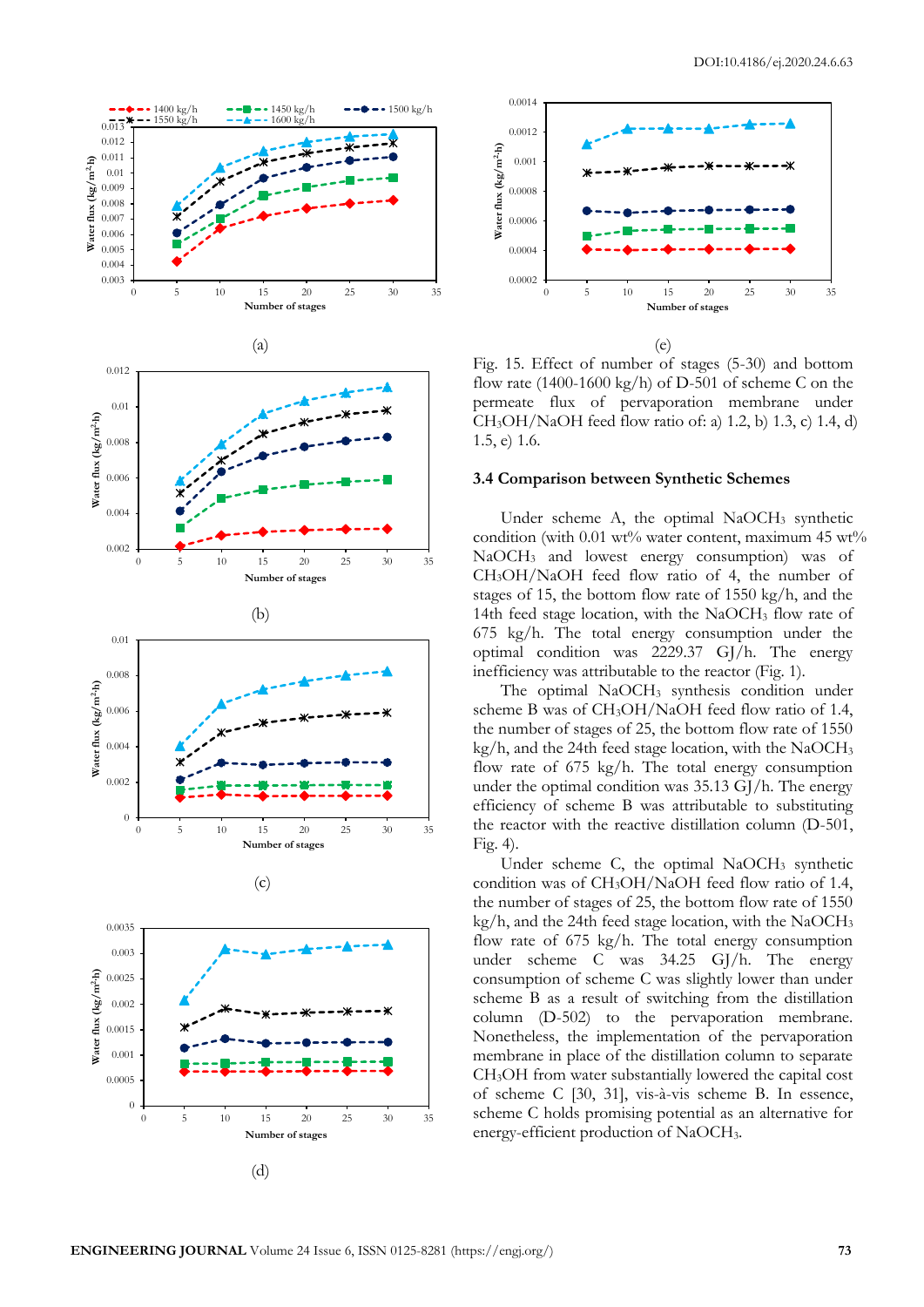









(e)

Fig. 16. Effect of number of stages (5-30) and bottom flow rate (1400-1600 kg/h) of D-501 of scheme C on PSI of pervaporation membrane under CH3OH/NaOH feed flow ratio of: a) 1.2, b) 1.3, c) 1.4, d) 1.5, e) 1.6.

Table 9. The optimal feed, D-501, and pervaporation conditions of NaOCH<sup>3</sup> synthesis under scheme C.

| Parameters                               | Values                  |
|------------------------------------------|-------------------------|
| NaOH solution feed rate (kg/h)           | 999.5                   |
| $CH3OH$ make-up feed rate (kg/h)         | 1,400                   |
| $NaOCH3$ production (kg/h)               | 675                     |
|                                          | $(43.55 \text{ wt.}\%)$ |
| D-501                                    |                         |
| pressure (atm)                           | 1                       |
| theoretical stages                       | 25                      |
| Condenser                                | None                    |
|                                          | condenser               |
| Bottom rate (kg/h)                       | 1,550                   |
| Feed stage location                      | 24                      |
| Pervaporation                            |                         |
| Type of membrane                         | A-type zeolite          |
| Pressure (atm)                           | 1                       |
| Temperature of feed $(T_F, {}^{\circ}C)$ | 65                      |
| Membrane area (m <sup>2</sup> )          | 3.76                    |
| Water permeate (wt.%)                    | 99.8                    |
| Water flux $(kg/m2h)$                    | $2.68 \times 10^{-3}$   |
| Separation factor                        | 9,991                   |
| $PSI$ (kg/m <sup>2</sup> h)              | 26.75                   |

## **4. Conclusion**

This research comparatively investigated the process simulation of NaOCH<sup>3</sup> synthesis from CH3OH and NaOH under three synthetic schemes: schemes A, B, and C. Scheme A consisted of one equilibrium reactor and two distillation columns, scheme B one reactive distillation column and one distillation column, and scheme C one reactive distillation column and pervaporation membrane. Simulations were carried out by using ASPEN Plus. The simulation parameters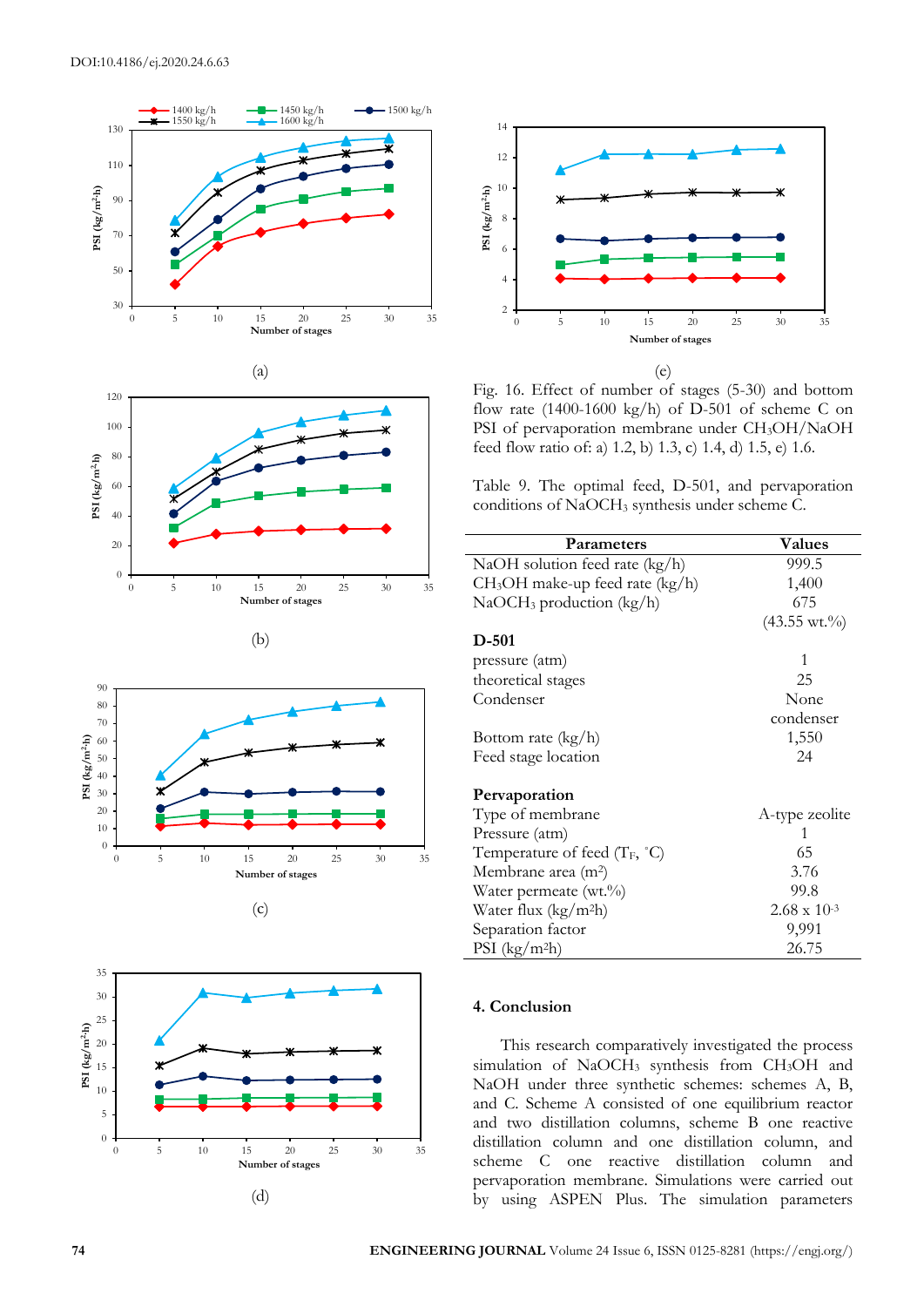included CH3OH/NaOH feed flow ratio (1.2-1.6), number of stages (5-30), bottom flow rate (1400-1600 kg/h), and feed stage location (5, 10, 15, 20, 21, 22, 23, and 24). The simulation parameters were varied to determine the optimal NaOCH<sub>3</sub> synthetic condition with 0.01 wt% water content, maximum 45 wt% NaOCH<sub>3</sub>, and lowest total energy consumption. The results revealed that the optimal NaOCH<sub>3</sub> synthetic condition under scheme A was CH3OH/NaOH feed flow ratio of 4, number of stages of 15, bottom flow rate of 1550 kg/h, and feed stage location of 14, with the total energy consumption of 2229.37 GJ/h. Under scheme B, the corresponding values were 1.4, 25, 1550 kg/h, and 24, with the total energy consumption of 35.13 GJ/h. Under scheme C, the optimal NaOCH<sub>3</sub> synthetic condition was CH3OH/NaOH feed flow ratio of 1.4, number of stages of 25, bottom flow rate of 1550 kg/h, and feed stage location of 24, with the total energy consumption under scheme C was 34.25 GJ/h. Scheme C holds great potential as an energy-efficient alternative for synthesis of NaOCH3. In subsequent research, the scope would be extended to incorporate the economic aspect of technoeconomic assessment, in addition to the process simulation.

## **Acknowledgments**

The authors would like to extend sincere appreciation to the National Science and Technology Development Agency (NSTDA) for the financial sponsorship under the "Research Chair Grant".

## **References**

- [1] K. S. Chen, Y. C. Lin, K. H. Hsu, and H. K. Wang, "Improving biodiesel yields from waste cooking oil by using sodium methoxide and a microwave heating system," *Energy*, vol. 38, no. 1, pp. 151-156, Feb. 2012.
- [2] W. Shi, J. Li, B. He, F. Yan, Z. Cui, K. Wu, L. Lin, X. Qian, and Y. Cheng, "Biodiesel production from waste chicken fat with low free fatty acids by an integrated catalytic process of composite membrane and sodium methoxide," *Bioresour. Technol*., vol. 139, pp. 316-322, Jul. 2013.
- [3] Y. C. Lin, K. H. Hsu, and J. F. Lin, "Rapid palmbiodiesel production assisted by a microwave system and sodium methoxide catalyst," *Fuel*, vol. 115, pp. 306-311, Jan. 2014.
- [4] T. Kai, G. L. Mak, S. Wada, T. Nakazato, S. Takanashi, and Y. Uemura, "Production of biodiesel fuel from canola oil with dimethyl carbonate using an active sodium methoxide catalyst prepared by crystallization," *Bioresour. Technol.*, vol. 163, pp. 360-363, Apr. 2014.
- [5] Q. Kwok, B. Acheson, R. Turcotte, A. Janes, and B. Marliar, "Fire and explosion hazards related to the industrial use of potassium and sodium methoxides," *J. Hazard*., vol. 250-251, pp. 484-490, Apr. 2013.
- [6] X. Lv, J. Lin, L. Luo, D. Zhang, S. Lei, W. Xiao, Y. Xu, Y. Gong, and Z. Liu, "Enhanced enzymatic saccharification of sugarcane bagasse pretreated by sodium methoxide with glycerol," *Bioresour. Technol.*, vol. 249, pp. 226-233, Feb. 2018.
- [7] J. F. O. Granjo and N. M. C. Oliveira, "Process simulation and techno-economic analysis of the production of sodium methoxide," *Ind. Eng. Chem.*, vol. 55, no. 1, pp. 156-167, Jan. 2016.
- [8] R. G. Adams, T. V. Bommaraju, and S. D. Fritts, "Method of denuding sodium mercury amalgam and producing sodium alcoholates," U.S. Patent 5,262,133, Nov. 16, 1993.
- [9] S. W. Tse, "Continuous process for sodium methylate," U.S. Patent H001697, Nov. 4, 1997.
- [10] J. Guth, H. Friedrich, H. J. Sterzel, G. Kaibel, K. Burkart, and E. Hoffmann, "Method for producing alkali methylates," U.S. Patent 6759560, Jul. 6, 2004.
- [11] R. Taylor and R. Krishna, "Modelling reactive distillation," *Chem. Eng. Sci*., vol. 55, pp. 5183-5229, Nov. 2000.
- [12] S. Kai and K. Achim, *Reactive Distillation - Status and Future Directions Industrial Applications of Reactive Distillation*. Morlenbach, Germany: Wiley-VCH, 2002, pp. 308.
- [13] S. J. Wang, C. C. Yu, and H. P. Huang, "Plant-wide design and control of DMC synthesis process via reactive distillation and thermally coupled extractive distillation," *Comput. Chem. Eng*., vol. 34, no. 3, pp. 361-373, Mar. 2010.
- [14] M. Zahrul, Rochmadi, Sutijan, and B. Arief Budiman, "Synthesis acetylation of glycerol using batch reactor and continuous reactive distillation column," *Eng. J.*, vol. 18, no. 2, pp. 29-39, Apr. 2014.
- [15] E. S. Pérez-Cisneros, X. Mena-Espino, V. Rodriguez-Lopez, M. Sales-Cruz, T. Viveros-Garcia, and R. Lobo-Oehmichen, "An integrated reactive distillation process for biodiesel production," *Comput. Chem. Eng*., vol. 91, pp. 233-246, Aug. 2016.
- [16] S. J. Parulekar, "Analysis of pervaporation-aided esterification of organic acids," *Ind. Eng. Chem*., vol. 46, pp. 8490-8504, Oct. 2007.
- [17] B. L. Yang and S. Goto, "Pervaporation with reactive distillation for the production of ethyl tertbutyl ether," *Sep. Sci. Technol*., vol. 32, no. 5, pp. 971- 981, 1997.
- [18] F. Aiouache and S. Goto, "Reactive distillationpervaporation hybrid column for tert-amyl alcohol etherification with ethanol," *Chem. Eng. Sci*., vol. 58, no. 12, pp. 2465-2477, Jun. 2003.
- [19] V. Sukwattanajaroon, S. Charojrochkul, W. Kiatkittipong, A. Arpornwichanop, and S. Assabumrungrat, "Performance of membraneassisted solid oxide fuel cell system fuelled by bioethanol," *Eng. J.*, vol. 15, no. 2, pp. 53-66, Apr. 2011.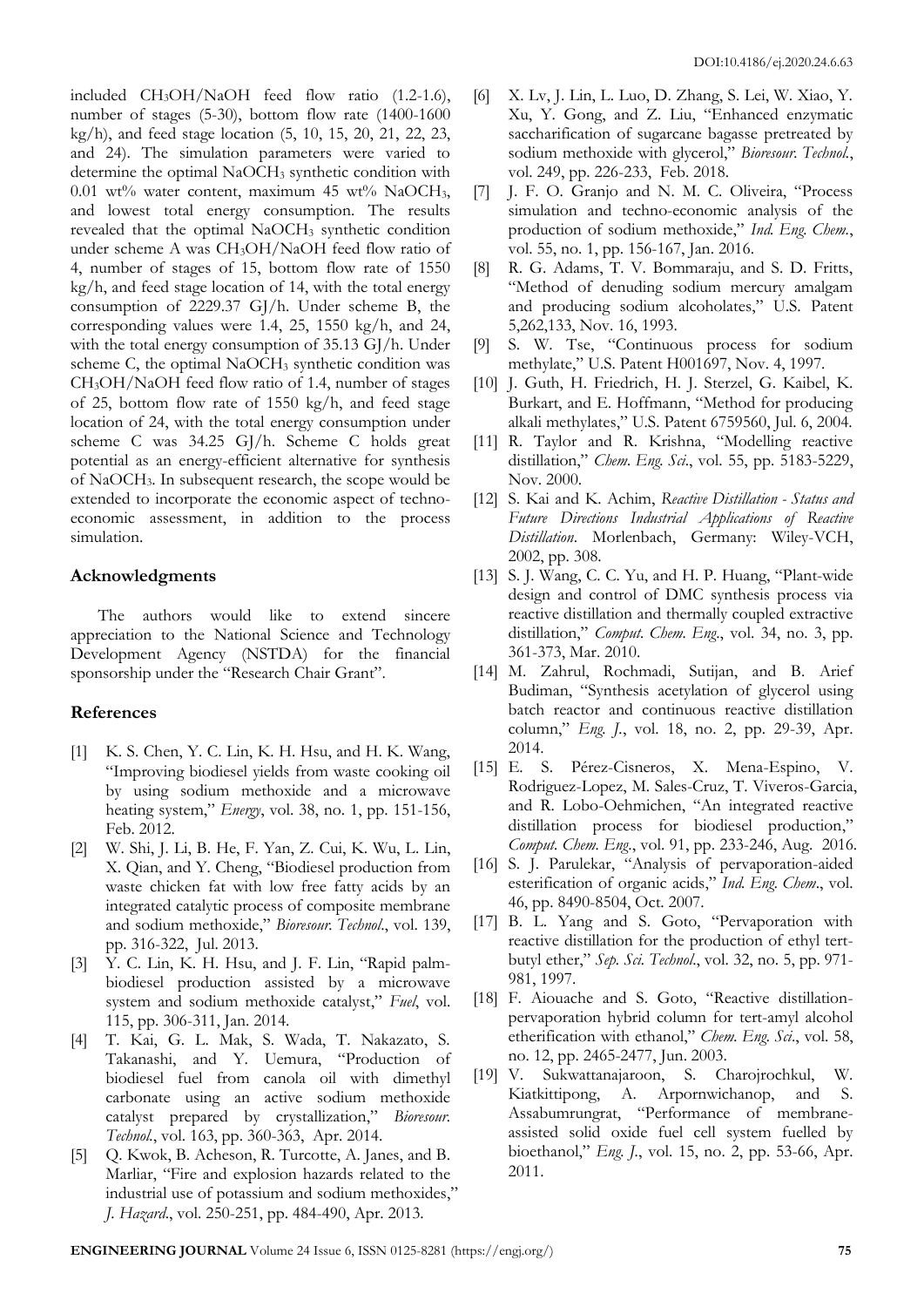- [20] S. Theerawat, P. Panu, P. Kerdlarpphon1, N. Rungpeerapong, V. Burapatana, and M. Phisalaphong, "Bacterial cellulose-alginate membrane for dehydration of biodiesel-methanol mixtures," *Eng. J.*, vol. 20, no. 5, pp. 145-153, Nov. 2016.
- [21] M. Juhani, *Hydroxide−Alkoxide Ion Equilibria and Their Influence on Chemical Reactions. Chemistry of Functional Groups*. 1971. Available: http://onlinelibrary.wiley.com [Accessed: 22 June 2019]
- [22] B. H. Li, N. Zhang, and R. Smith, "Simulation and analysis of  $CO<sub>2</sub>$  capture process with aqueous monoethanolamine solution," *Appl. Energy*, vol. 161, pp. 707-717, Jul. 2016.
- [23] D. Bacovsky, W. Korbitz, M. Mittelbach, and M. Worgetter, "Biodiesel production: Technologies and European providers," IEA Task 39, Rep. T39- B6, 2007.
- [24] S. Sommer, and T. Melin, "Performance evaluation of microporous inorganic membranes in the dehydration of industrial solvents," *Chem. Eng. Process.*, vol. 44, pp. 1138-1156, Oct. 2005.
- [25] M. Yoshikawa, K. Masaki, and M. Ishikawa, "Pervaporation separation of aqueous organic mixtures through agarose membranes," *J. Membr. Sci*., vol. 205, no. 1-2, pp. 293-300, Aug. 2002.
- [26] X. Liu, Y. Sun, and X. Deng, "Studies on the pervaporation membrane of permeation water from

 $\bullet$   $\bullet$ 

methanol/water mixture," *J. Membr. Sci*., vol. 325, no. 1, pp. 192-198, Nov. 2008.

- [27] S. Bano, A. Mahmood, and K. H. Lee, "Vapor permeation separation of methanol–water mixtures: Effect of experimental conditions," *Ind. Eng. Chem*., vol. 52, no. 31, pp. 10450-10459, Feb. 2013.
- [28] P. Aptel, N. Challard, J. Cuny, and J. Neel, "Application of the pervaporation process to separate azeotropic mixtures," *J. Membr. Sci*., vol. 1, pp. 271-287, Feb. 1976.
- [29] S. Sommer and T. Melin, "Influence of operation parameters on the separation of mixtures by pervaporation and vapor permeation with inorganic membranes. Part 1: Dehydration of solvents," *Chem. Eng. Sci*., vol. 60, no. 16, pp. 4509-4523, Aug. 2005.
- [30] D. Kunnakorn, T. Rirksomboon, K. Siemanond, P. Aungkavattana, N. Kuanchertchooc, P. Chuntanalerg, K. Hemra, S. Kulprathipanja, R. B. James, and S. Wongkasemjita, "Techno-economic comparison of energy usage between azeotropic distillation and hybrid system for water ethanol separation*," Renew. Energy*, vol. 51, pp. 310-316, Mar, 2013.
- [31] M. C. Daviou, P. M. Hoch, and A. M. Eliceche, "Design of membrane modules used in hybrid distillation/pervaporation systems," *Ind. Eng. Chem. Res.*, vol. 43, no.13, pp. 3403-3412, May 2004.